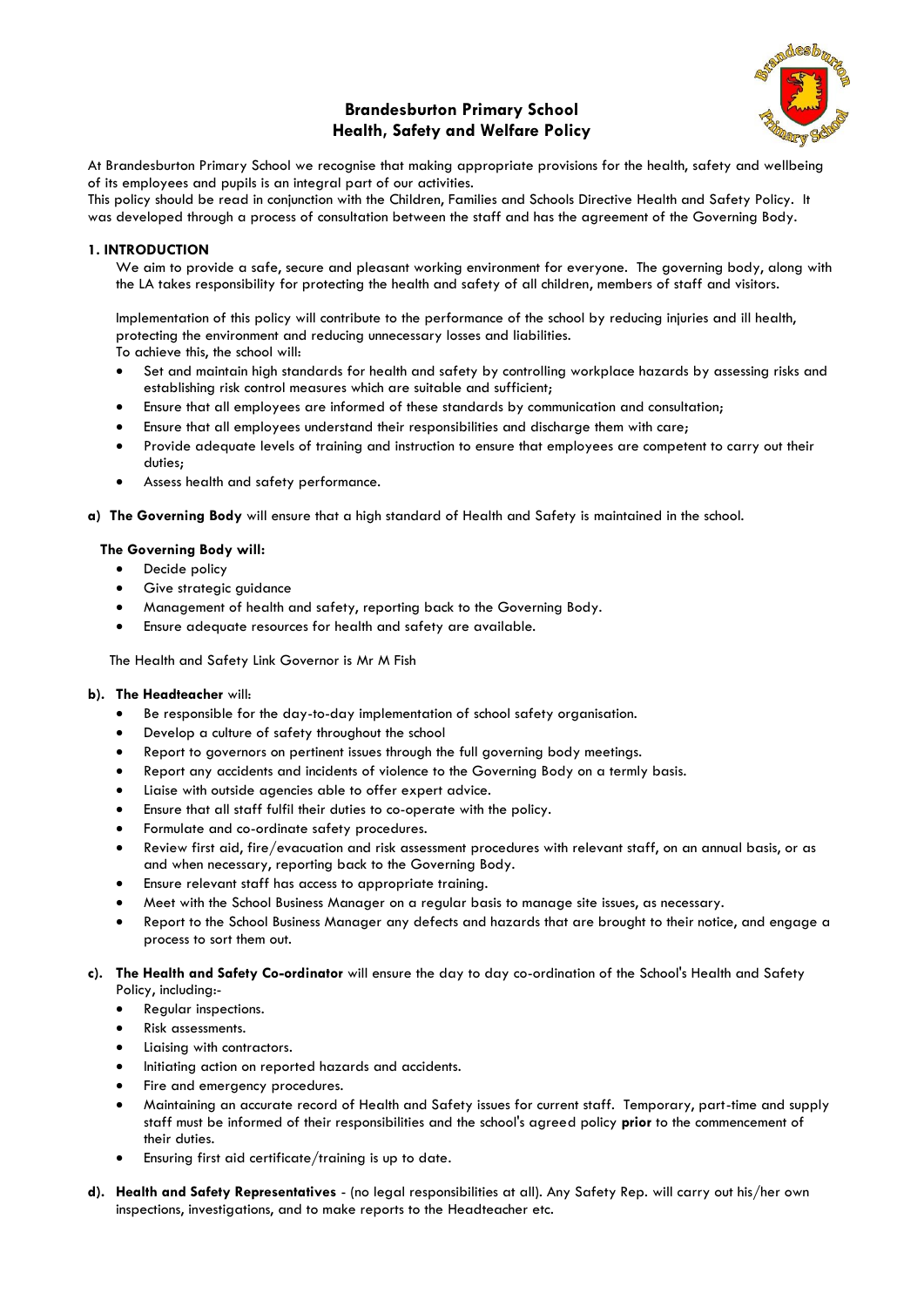| Site Representatives: | School Business Manager |
|-----------------------|-------------------------|
|                       | Caretaker               |
|                       |                         |

## **e).** The School's **First Aid Cover** is provided by:-

Lead First Aider Mrs. B Prince, Mrs J Atkinson, Mrs K Irvin, Mrs L Campey, Mrs A Holland and Mrs J Gell.

#### **f). All staff** will:

- Ensure that they have read the Health and Safety Policy
- Fully support all health and safety arrangements.
- Take reasonable care of their own health and safety and that of others who may be affected by their actions.
- Ensure, as far as is reasonably practicable, that their classroom or office is safe.
- Use equipment safely.
- Report situations which may present a serious or imminent danger to the Headteacher and/or School Business Manager immediately.
- Report any defects and hazards to the School Business Manager, or Headteacher.
- Report any concerns of abuse to pupils to the Headteacher, who is also the child protection officer.
- Complete an Accident or Incident Report, in accordance with LA guidance.
- Inform all staff, via the Headteacher, of any pupils with medical needs or who may need specific handling, to ensure the health and safety of pupils or staff. Supply staff should also be informed, via the Headteacher/staff present on site.

### **g). Pupils are expected to:**

- Exercise personal responsibility for the safety of themselves and classmates.
- Observe standards of dress consistent with safety and/or hygiene.
- Follow the safety rules of the school and in particular the instructions of teaching staff given in an emergency.
- Use and not wilfully misuse, neglect or interfere with things provided for their safety.

### **h). Others are expected to:**

- Take reasonable care of their own health and safety and that of others who may be affected by their actions.
- Use equipment safely.
- Report situations which may present a serious or imminent danger to the Headteacher and/or School Business Manager immediately.
- Follow the safety rules of the school.

## **2. (a) RISK ASSESSMENT**

There are several aspects to risk assessment:

- Continuous identification of hazards and risks on a daily basis.
- Assessment of any substance or material introduced into the School and school site to ensure compliance with COSHH regulations.
- Assessment of any new activity or procedure introduced into the School. Testing of electrical equipment will take place annually or as appropriate.

The Governing Body will enable officers of the County Council, or their agents, to carry out risk assessments in respect of landlord items.

## **(b) SAFETY INSPECTION**

- Annual Health and Safety Audit to be undertaken by the Headteacher, SBM and Governor responsible for Health and Safety.
- Half termly Health and Safety Inspections of school premises to be undertaken by the Head Teacher or School Business Manager.

## **3. PUPIL SUPERVISION**

#### **Duty Supervision**

- At break times at least 2 members of staff will be on duty.
- Lunch time supervision  $-$  there will be a minimum of 4 lunch time supervisors.
- At the end of the school day a teaching assistant completes bus duty.

#### **Areas of Special Risk**

The School will follow any guidance issued by the LA in relation to the use of equipment or substances or the performance of activities recognised as being of special risk. The need for training in the use of equipment perceived to constitute a risk and the need for regular servicing and maintenance is acknowledged. The following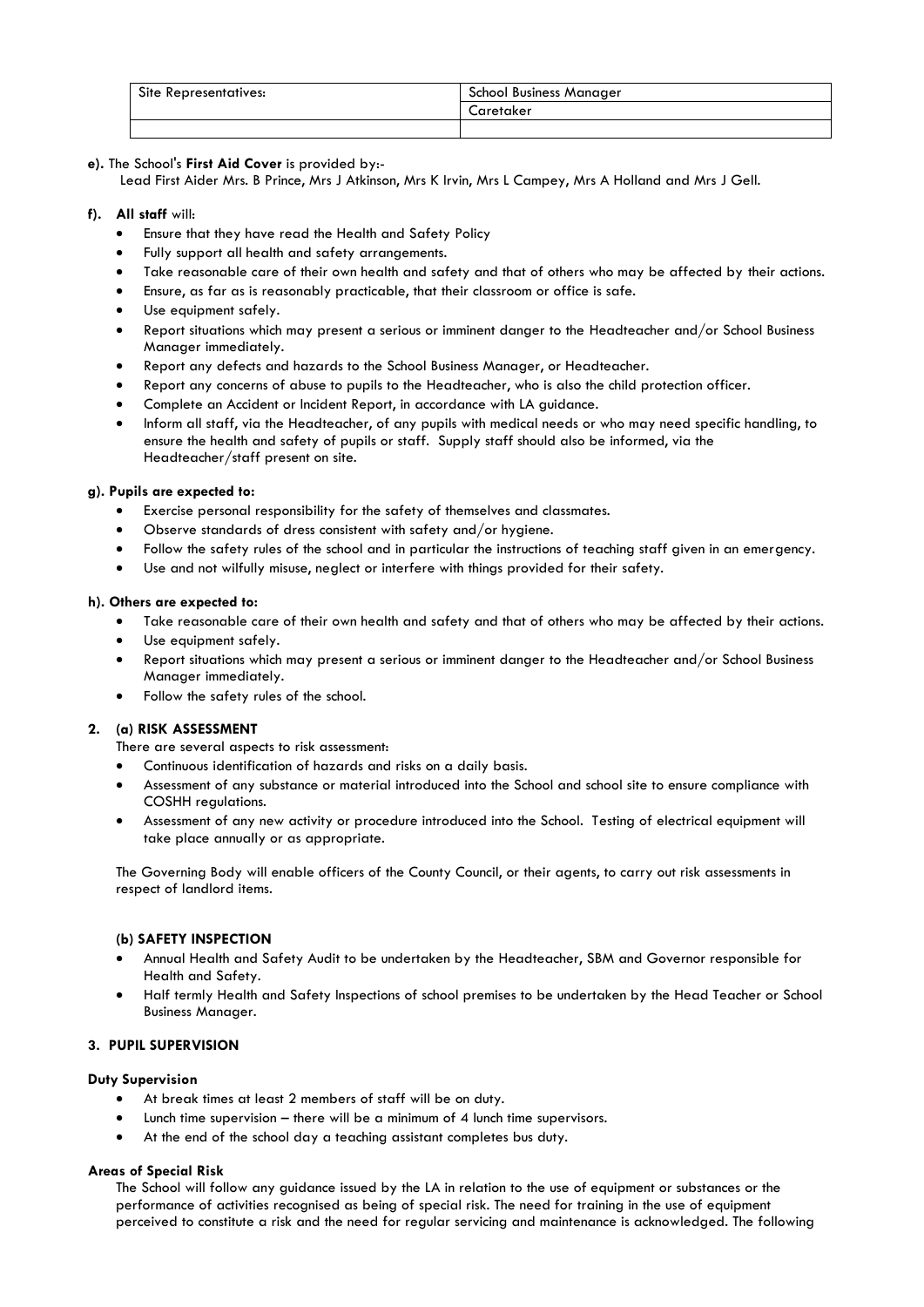areas/activities are recognised as potentially requiring additional attention in relation to management of health and safety and should all have their own safety codes:

- Technology.
- Science.
- Art.
- P.E.
- Drama.

#### **Illness**

(Refer to Medicines in School Policy)

We request that parents notify the school on the first day of absence. If no contact is made then the school will contact the parent.

In the case of pupils, parents will be asked to provide an emergency contact number and to alert the School of any known health problems, e.g. diabetes, asthma etc. This record and care plans are kept centrally in the office. In the event of serious illness an ambulance will be called, parents contacted and asked to meet their child at the hospital.

**Pupils taking medicines -** the guidance provided by the LA and our school policy are followed. Care plans detail needs of specific pupils.

#### **School visits and 'off site' activities**

(Refer to Educational Visits Policy)

The Governing Body will comply with the guidance the LA has issued on:

- Conduct of Outdoor Pursuits.
- The use of mini-buses and coaches.
- Residentials and trips abroad.
- One day visits.

The Headteacher will submit to the Governing Body an EV1 detailing the arrangements for the management of health and safety, and welfare of pupils for all off-site activities prior to the activities taking place. Reports will detail:

- The transport arrangements
- The arrangements for supervision of pupils (including the staff/adult : pupil ratio)
- The arrangement for first aid cover
- The level of qualified instruction and supervision that will be available for activities of special risk.

#### **4. THE SCHOOL CURRICULUM**

We teach the children about health and safety in order to equip them with the skills, knowledge and understanding to enable them to live positive, successful and healthy lives. Teachers take every opportunity to educate children in this regard in the normal school curriculum.

We teach children respect for their bodies, and how to look after themselves. We discuss these issues with the children in Science, PE and through PSHCE lessons.

Our school promotes the spiritual growth and welfare of the children through the RE curriculum and the daily act of collective worship and PSHCE.

#### **5. SCHOOL SECURITY**

While it is difficult to make the school site totally secure, we will do all we can to ensure the school is a safe environment for all who work or learn here.

We require all adult visitors to the school who arrive in normal school hours to sign the visitors' book in the reception area, and to wear an identification badge at all times whilst on the school premises.

If any adult working in the school has suspicions that a person may be trespassing on the school site, they must inform the Headteacher immediately. The Headteacher will warn any intruder that they must leave the site straight away. If the Headteacher has any concerns that an intruder may cause harm to anyone on the school site, he/she will contact the police.

#### **6. WELL BEING MANAGEMENT**

The Headteacher has an 'open door' policy to discuss ways in which stress can be managed. Referrals may be made to Occupational Health. Staff are also encouraged to contact their union helplines.

#### **7. LONE WORKING**

This covers situations in which staff find themselves alone on the site, working without supervision. This would normally be the caretaker, but may apply to staff working out-of-hours on the school premises after the caretaker has left. Staff have a responsibility to take reasonable care of themselves. Staff should be capable of responding